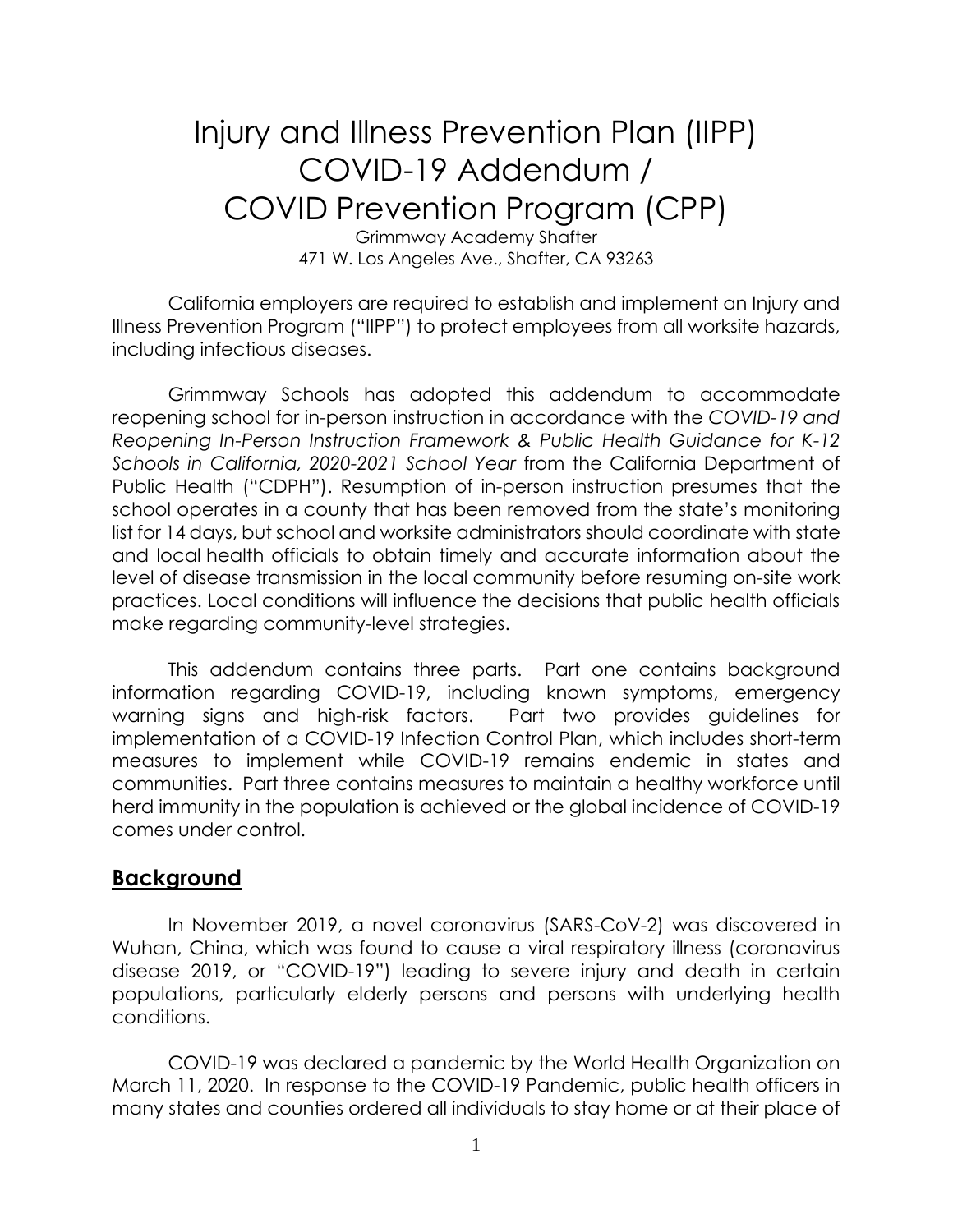residence (i.e., "Shelter in Place"), except as needed to maintain continuity of operations of certain critical infrastructure sectors. Across the nation, public schools and most other government offices and private businesses were closed in order to slow the spread of the coronavirus in the community. Many states and localities have now commenced phased reopening.

In 2020, the CDC identified the following symptoms of COVID-19, which typically appear within 2-14 days after exposure to the virus:

- Fever or chills
- Cough
- Shortness of breath or difficulty breathing
- Fatigue
- Muscle or body aches
- Headache
- New loss of taste or smell
- Sore throat
- Congestion or runny nose
- Nausea or vomiting
- Diarrhea

The CDC also recommends that, if a person shows any of the following emergency warning signs,\* he or she should seek emergency medical care immediately:

- Trouble breathing
- Persistent pain or pressure in the chest
- New confusion
- Inability to wake or stay awake
- Bluish lips or face

\*Please note that this is not a complete list of all possible symptoms. Anyone experiencing any other symptoms that are severe or concerning should contact a medical provider.

Certain people are at higher risk for severe illness from COVID-19, including:

- People 65 years and older
- People who live in a nursing home or long-term care facility
- People of all ages with underlying medical conditions, particularly if not well controlled, including:
	- o People with chronic lung disease or moderate to severe asthma
	- o People who have serious heart conditions
	- o People who are immunocompromised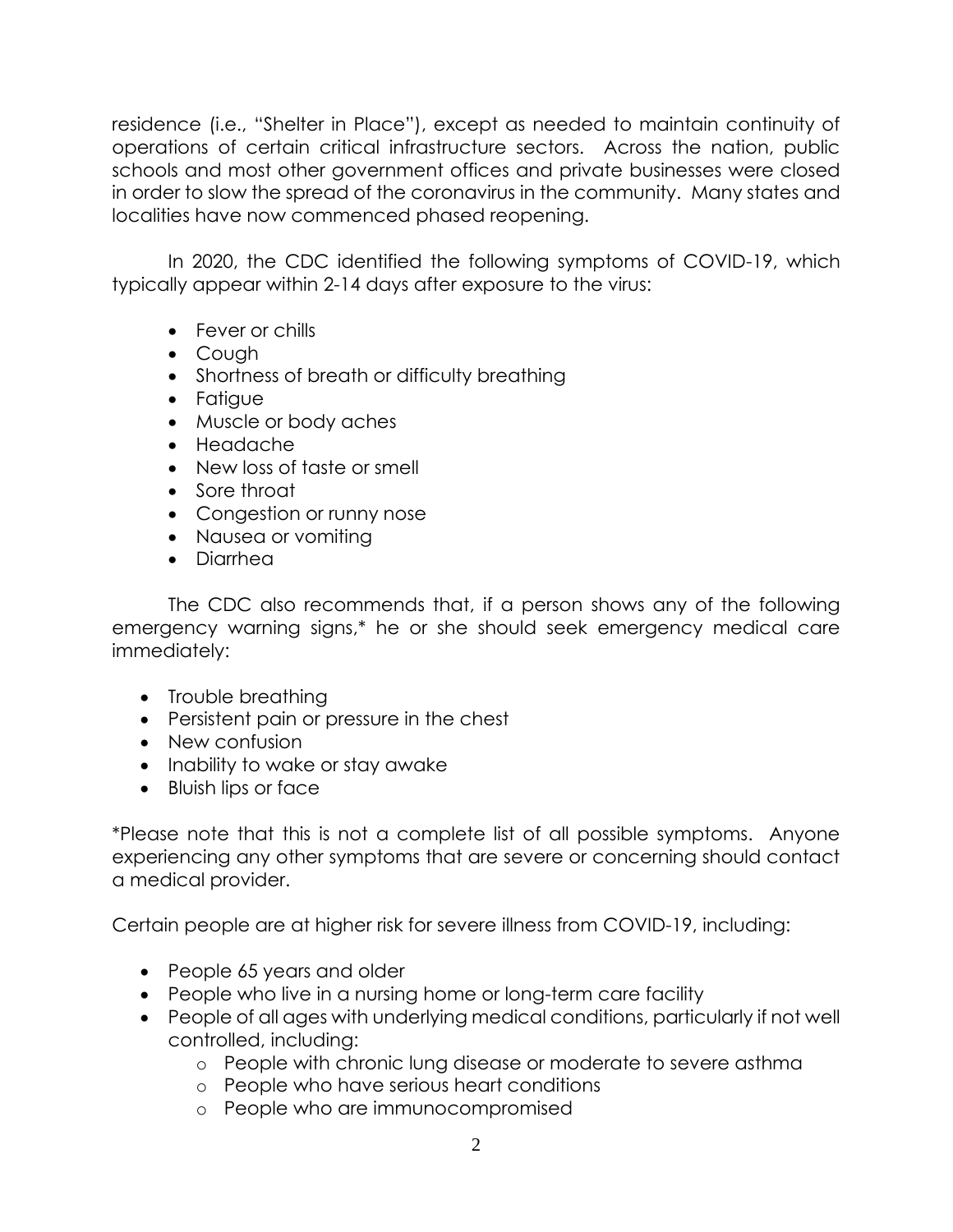- Many conditions can cause a person to be immunocompromised, including cancer treatment, smoking, bone marrow or organ transplantation, immune deficiencies, poorly controlled HIV or AIDS, and prolonged use of corticosteroids and other immune weakening medications
- o People with severe obesity (body mass index [BMI] of 40 or higher)
- o People with diabetes
- o People with chronic kidney disease undergoing dialysis
- o People with liver disease

Decisions to resume operations should be based on both the level of disease transmission in the community and the capacity to protect the safety and health of staff and students at each school site. By providing guidelines for the design of a control plan for COVID-19, part two of this addendum is intended to allow for the resumption of school by implementing measures to prevent and slow the spread of COVID-19 within the workplace.

# **COVID-19 Infection Control Plan**

Before resuming normal or phased school activities after a Shelter in Place order is lifted, prepare and implement a COVID-19 preparedness, response, control and prevention plan (i.e., COVID-19 Infection Control Plan). Federal, state, and local public health communications must be monitored to keep up with information available about COVID-19 regulations, guidance, and recommendations, to ensure that workers have access to the timeliest information.

#### **1. Design, implement, update and maintain a COVID-19 Infection Control Plan aka Health and Safety Policy (Board approved on 10/9/20):**

The overall goal of the COVID-19 Infection Control Plan is to decrease the spread of COVID-19 and lower the impact of the disease in the workplace. This includes the following objectives:

- Prevent and reduce transmission among employees;
- Maintain healthy school operations; and
- Maintain a healthy work environment.

All site administrators should implement and update as necessary a control plan that:

• Is specific to your workplace;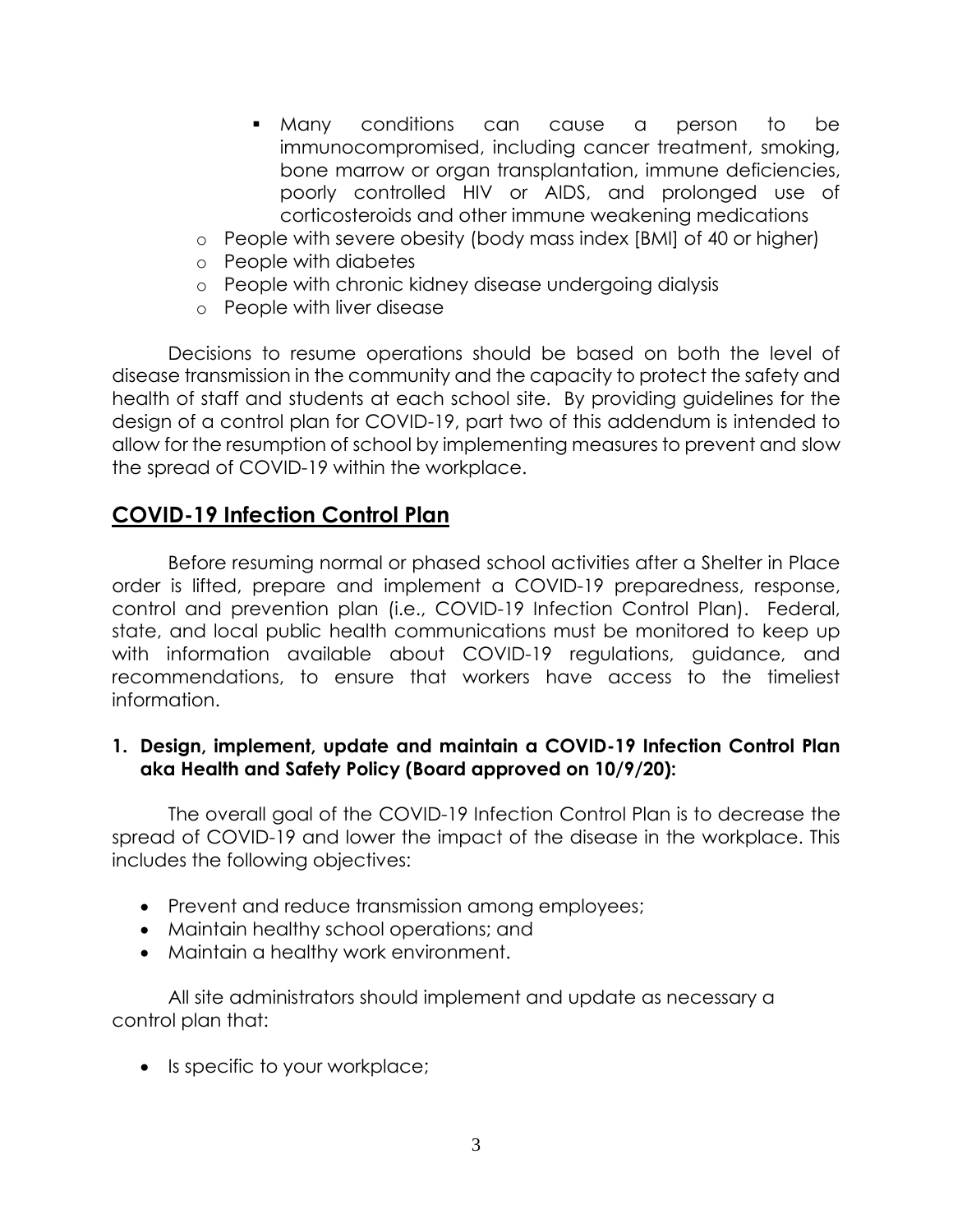- Identifies all areas and job tasks with potential exposures to COVID-19; and
- Includes control measures in this policy to eliminate or reduce such exposures.

COVID-19 Infection Control Plans should consider that employees may be able to spread COVID-19 even if they do not show symptoms, which is a source of anxiety in the workforce, particularly among higher-risk individuals. Therefore, it is important to have discussions with workers about planned changes and seek their input. Additionally, collaboration with workers to effectively communicate important COVID-19 information.

## **2. Adjust operations to slow the spread:**

- Employees who have COVID-19 symptoms should notify their supervisor and stay home as directed.
- Sick employees should follow CDC-recommended steps for selfquarantine. Employees should not return to work until the criteria to discontinue home isolation are met, in consultation with their supervisor, local health departments and healthcare providers.
- Employees who appear to have symptoms upon arrival at work or who become sick during the day should immediately be separated from other employees, students, and visitors, and sent home.
- Adopt a procedure for the safe transport of an employee who becomes sick while at work. The employee may need to be transported home or to a healthcare provider.
- Employees who are well but who have a sick family member at home with COVID-19 should notify their supervisor and follow CDC-recommended precautions.
- If implementing in-person health checks, conduct them safely and respectfully. Protect the screener using social distancing, barrier or partition controls, or personal protective equipment ("PPE"). However, reliance on PPE alone is a less effective control and is more difficult to implement, given PPE shortages and training requirements.
- Complete the health checks in a way that helps maintain social distancing guidelines, such as providing multiple screening entries into the building.
- Follow guidance from the Equal Employment Opportunity Commission regarding confidentiality of medical records from health checks.
- To prevent stigma and discrimination in the workplace, make employee health screenings as private as possible. Do not make determinations of risk based on race or country of origin or any other protected characteristics, and be sure to maintain confidentiality of each individual's medical status and history.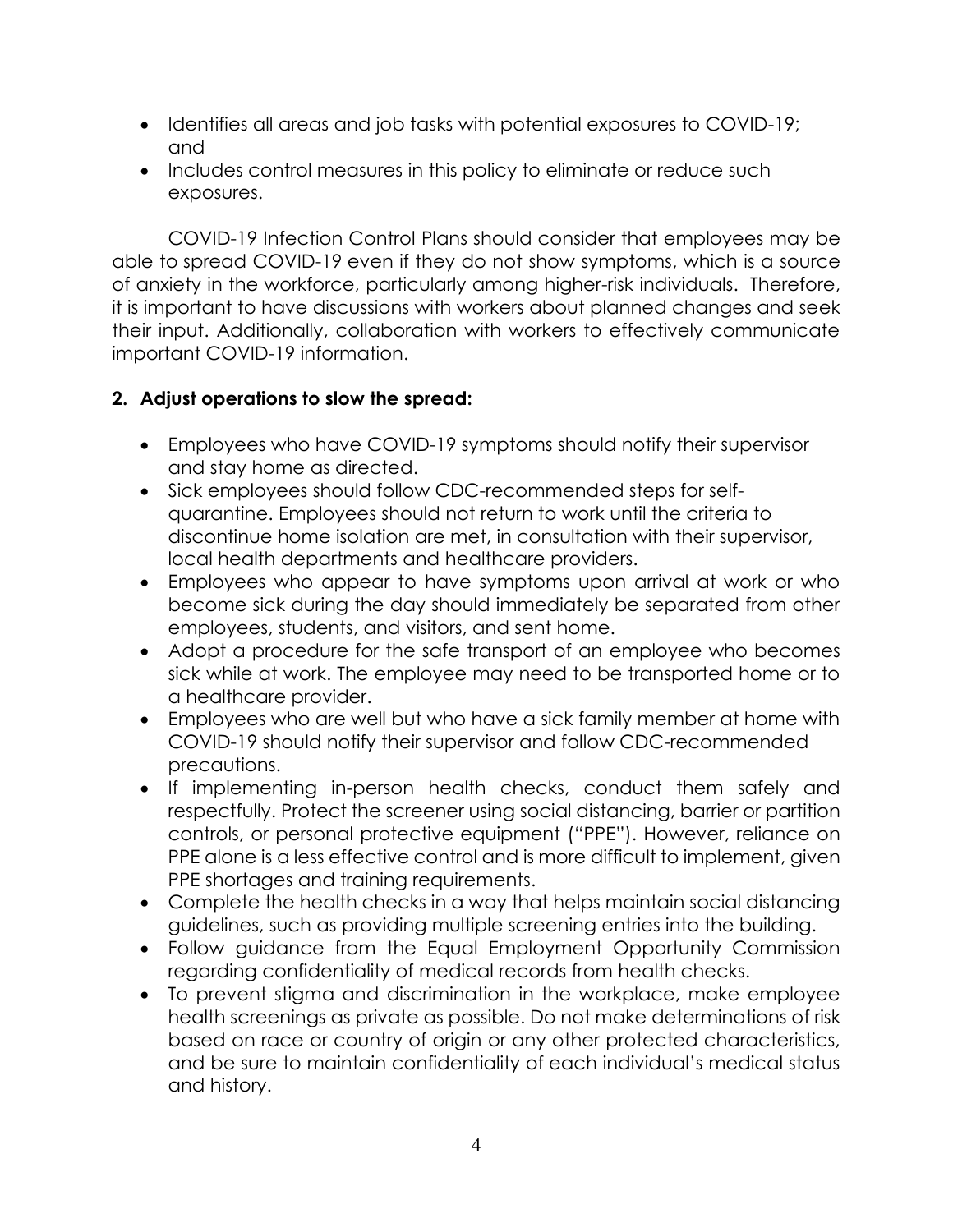#### **3. Conduct a Workplace Hazard Assessment:**

The purpose of a hazard assessment of the workplace is to identify where and how workers might be exposed to COVID-19 at work. Combinations of controls from the hierarchy of controls are used to limit the spread of COVID-19 (see Controls Table in Appendix A). These include engineering controls, workplace administrative policies, and personal protective equipment (PPE) to protect workers from the identified hazards.

- Conduct a thorough hazard assessment to determine if workplace hazards are present, or are likely to be present, and determine what type of controls are needed for specific job duties.
- When engineering and administrative controls cannot be implemented or are not fully protective:
	- o Determine what PPE is needed for each workers' specific job duties,
	- o Select and provide appropriate PPE to the workers at no cost, and
	- o Train their workers on its correct use.
- Until lifted, the Governor has ordered that all workers must wear a cloth face covering at work if the hazard assessment has determined that they do not require PPE (such as a respirator or medical facemask) for protection.
	- o A cloth face covering contains the wearer's respiratory droplets to help protect their co-workers and others.
	- o Cloth face coverings are not considered PPE. They help prevent those who do not know they have the virus from spreading it to others, but do not offer the same level of protection for wearers from exposure to the virus that causes COVID-19 as PPE.
- Remind employees that CDC recommends wearing cloth face coverings in public settings where other social distancing measures are difficult to maintain, especially in areas of significant community-based transmission. Wearing a cloth face covering, however, does not replace the need to practice social distancing.

## **4. Take action if an employee is suspected or confirmed to have COVID-19 infection:**

Effective January 1, 2020, employers are required to provide certain notices in response to a "notice of potential exposure to COVID-19," in accordance with Labor Code section 6409.6. A "notice of potential exposure" means any of the following:

- (a)Notification from a public health official or licensed medical provider that an employee was exposed to a qualifying individual at the worksite;
- (b)Notification from an employee, or their emergency contact, that the employee is a qualifying individual;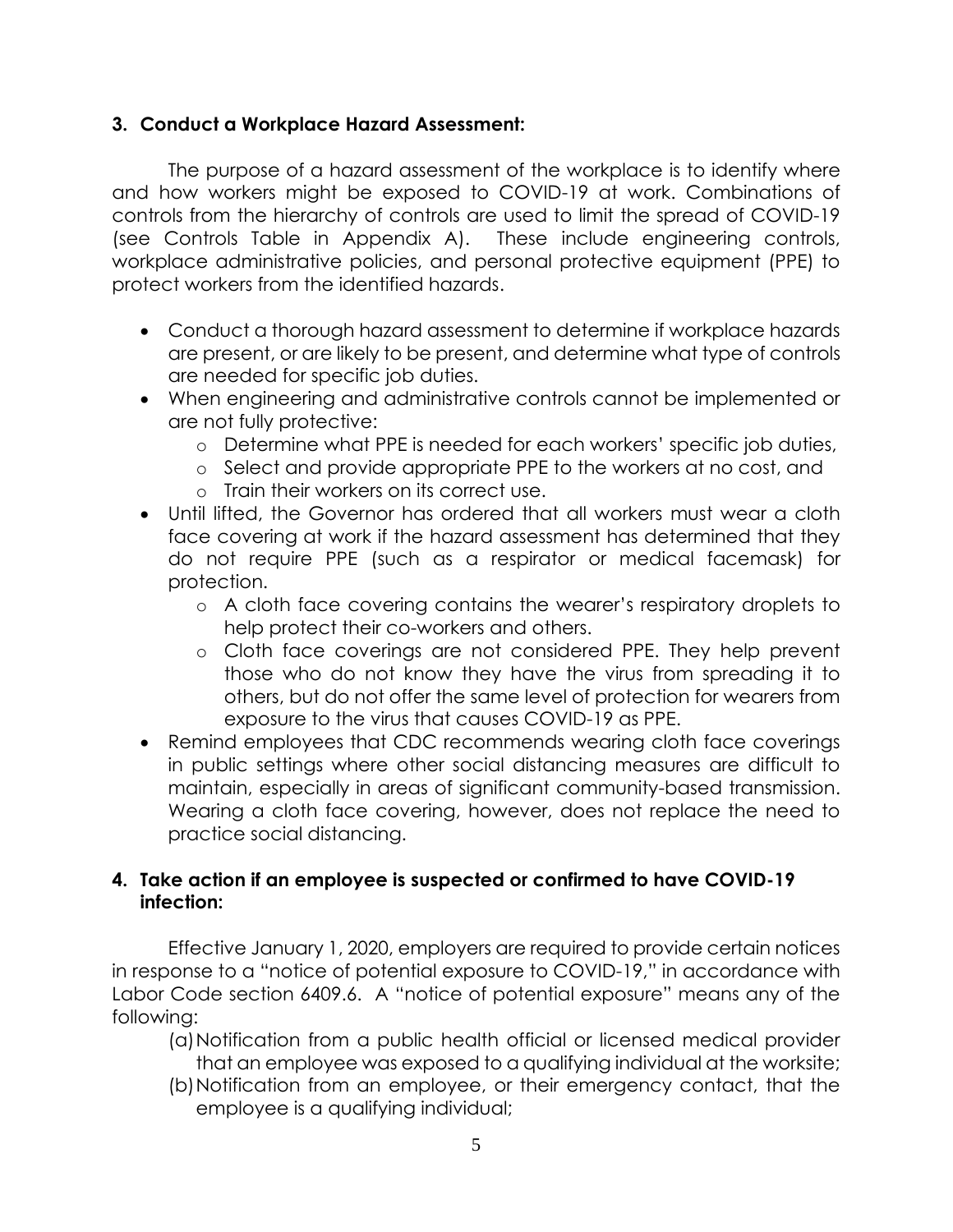- (c)Notification through the school's testing protocol that the employee is a qualifying individual; or
- (d)Notification from a subcontracted employer that a qualifying individual was on the schoolsite.

Upon receipt of a "notice of potential exposure," the Charter School must take the following actions within one (1) business day of the notice:

- (a)Provide a written notice to all employees who were on the premises in the same worksite<sup>1</sup> as the qualifying individual<sup>2</sup> within the infectious period<sup>3</sup> that they may have been exposed to COVID-19.<sup>4</sup>
- (b)Provide a written notice to the exclusive representative, if any, of the above employees.<sup>5</sup>
- (c)Provide all employees who may have been exposed and the exclusive representative, if any, with information regarding COVID-19-related benefits to which employees may be entitled under applicable federal, state, or local laws.
	- Information regarding COVID-19-related benefits includes, but is not limited to, workers' compensation, and options for exposed employees, including COVID-19-related leave, Charter School sick leave, state-mandated leave, supplemental sick leave, or negotiated leave provisions, as well as antiretaliation and antidiscrimination protections applicable to employees.

<sup>&</sup>lt;sup>1</sup> The "worksite" does not include buildings, or floors within multistory buildings, that a qualifying individual did not enter. If the Charter School operates multiple worksites, the school must only notify employees who worked at the same worksite as the qualified individual. (Labor Code § 6409.6, subd.  $(d)(5)$ .)

<sup>&</sup>lt;sup>2</sup> A "qualifying individual" means (a) a laboratory-confirmed case of COVID-19, as defined by the State Department of Public Health; (b) a positive COVID-19 diagnosis from a licensed health care provider; (c) a COVID-19-related order to isolate provided by a public health official; (d) died due to COVID-19, in the determination of a county public health department or per inclusion in the COVID-19 statistics of a county. (Labor Code § 6409.6, subd. (d)(4).)

<sup>&</sup>lt;sup>3</sup> The "infectious period" means the time a COVID-19-positive individual is infectious, as defined by the State Department of Public Health. (Labor Code § 6409.6, subd. (d)(2).)

<sup>4</sup> Written notice must be provided in the same manner that the Charter School ordinarily uses to communicate employment-related information. Written notice may include, but is not limited to, personal service, email, or text message if it can reasonably be anticipated to be received by the employee within one business day of sending and shall be in both English and the language understood by the majority of the employees.

<sup>5</sup> Written notice to the exclusive representative must contain the same information as required in an incident report in a Cal/OSHA Form 300 injury and illness log unless the information is inapplicable or unknown to the school. This requirement does not apply if the school's employees do not have an exclusive representative.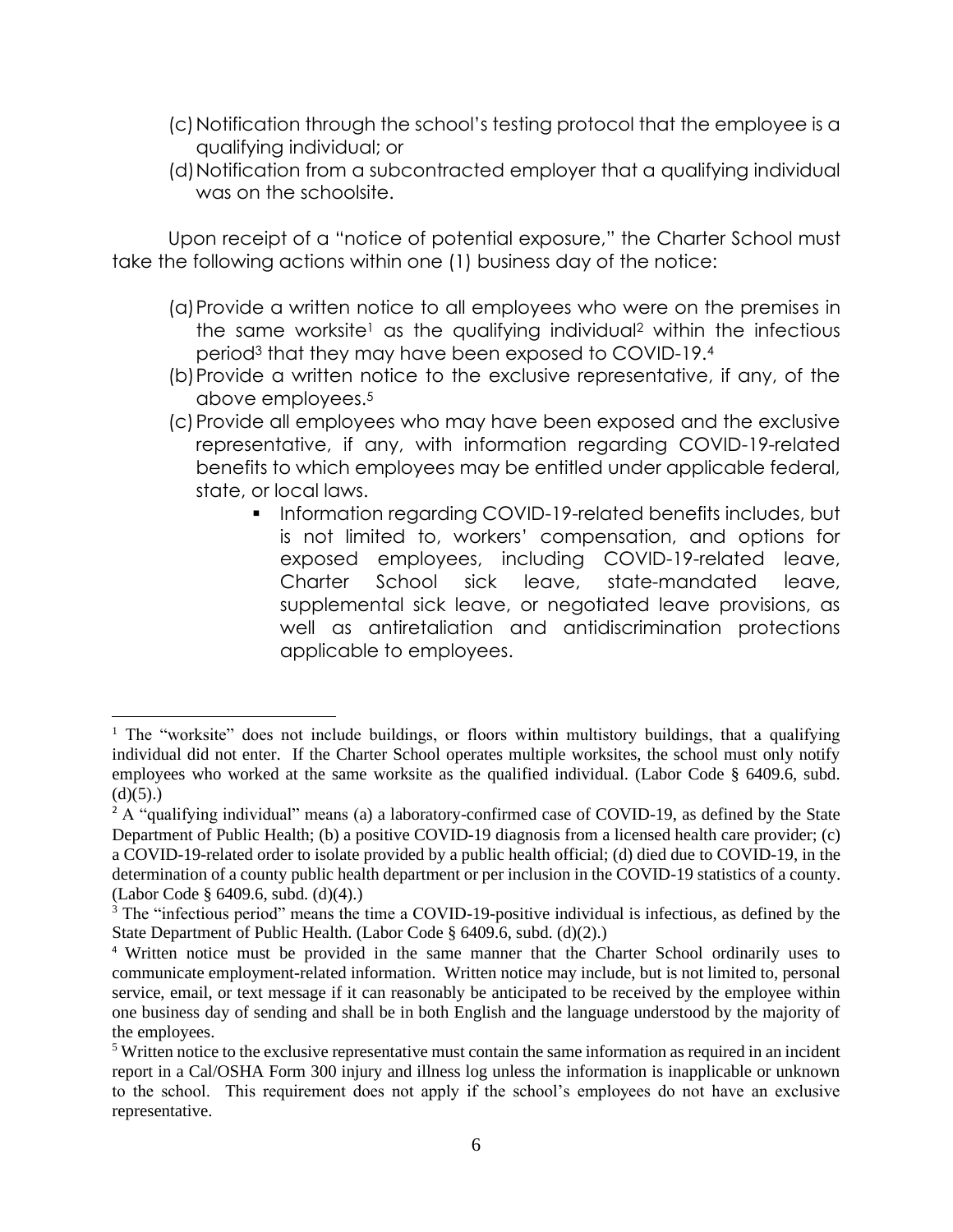(d)Notify all employees, and the employers of subcontracted employees and the exclusive representative, if any, on the disinfection and safety plan that the employer plans to implement and complete per the guidelines of the federal Centers for Disease Control.

Records of the above notices must be retained for a minimum of three (3) years.

Effective January 1, 2020, the school must also take the following responses in the event of a COVID-19 "outbreak," as defined by CDPH:

- Within forty-eight (48) hours, the Executive Director or designee shall notify the county public health department of the names, number, occupation, and worksite of employees who meet the definition of a qualifying individual.<sup>6</sup>
- The Executive Director shall also report the address and NAICS code of the worksite where the qualifying individuals work.
- Additional notice will be provided of any subsequent laboratory-confirmed cases of COVID-19 at the worksite.

Specific guidelines for responding to suspected and confirmed cases of COVID-19 in schools are also found in the *COVID-19 and Reopening In-Person Instruction Framework & Public Health Guidance for K-12 Schools in California, 2020-2021 School Year*. In most cases, you do not need to shut down the facility. If it has been less than seven (7) days since the sick employee has been in the facility, close off any areas used for prolonged periods of time by the sick person:

- Wait 24 hours before cleaning and disinfecting to minimize potential for other employees being exposed to respiratory droplets. If waiting twentyfour (24) hours is not feasible, wait as long as possible.
- During this waiting period, open outside doors and windows to increase air circulation in these areas.

If it has been seven (7) days or more since the sick employee used the facility, additional cleaning and disinfection is not necessary. Continue routinely cleaning and disinfecting all high-touch surfaces in the facility.

Follow the CDPH and CDC cleaning and disinfection recommendations:

<sup>6</sup> A "qualifying individual" means (a) a laboratory-confirmed case of COVID-19, as defined by the State Department of Public Health; (b) a positive COVID-19 diagnosis from a licensed health care provider; (c) a COVID-19-related order to isolate provided by a public health official; (d) died due to COVID-19, in the determination of a county public health department or per inclusion in the COVID-19 statistics of a county. (Labor Code § 6409.6, subd. (d)(4).)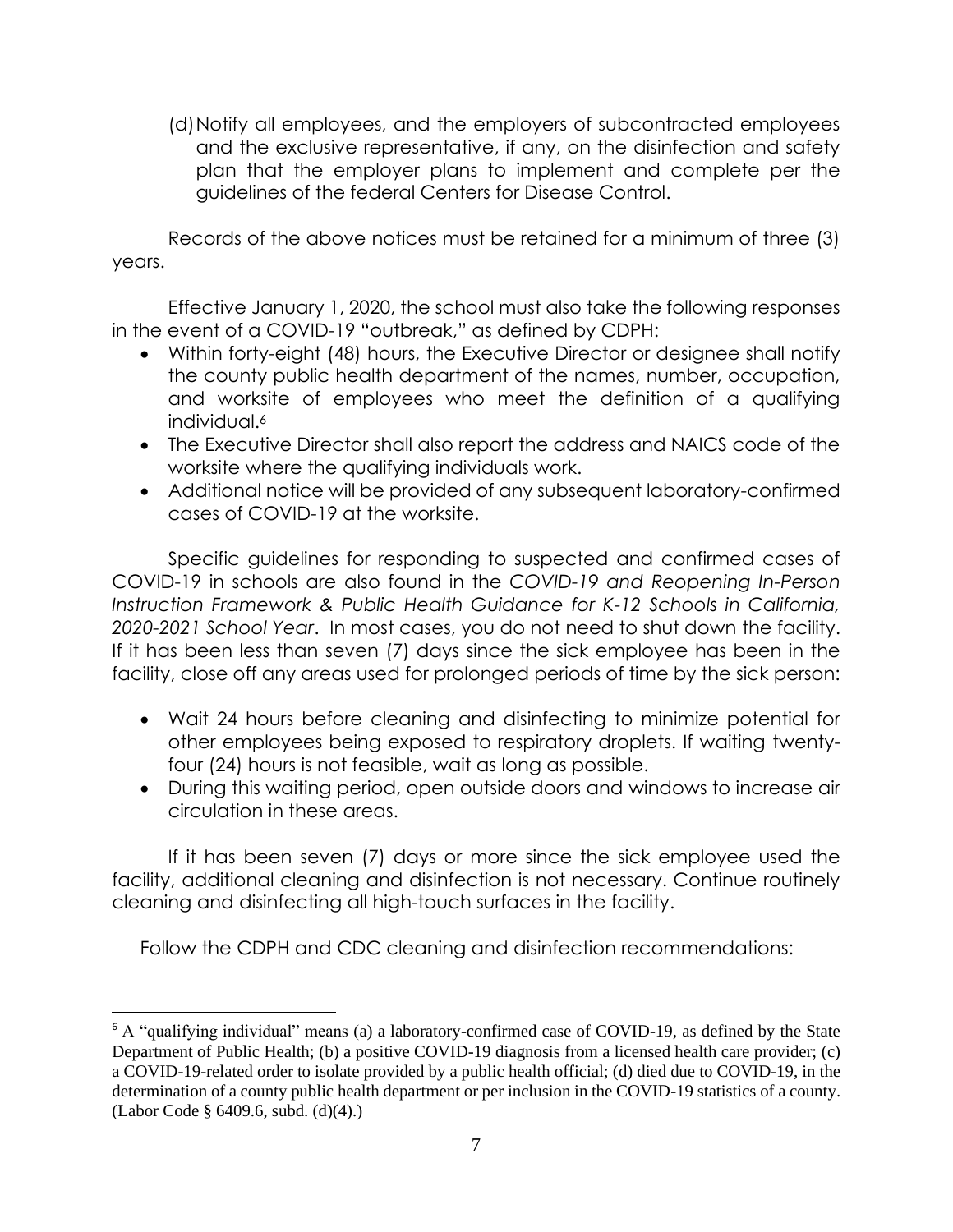- Clean dirty surfaces with soap and water before disinfecting them.
- To disinfect surfaces, use products that meet EPA criteria for use against SARS-Cov-2, the virus that causes COVID-19, and are appropriate for the surface.
- Always wear gloves and other PPE appropriate for the chemicals being used when you are cleaning and disinfecting.
- You may need to wear additional PPE depending on the setting and disinfectant product you are using. For each product you use, consult and follow the manufacturer's instructions for use.

Determine which employees may have been exposed to the virus and may need to take additional precautions:

- Inform employees of their possible exposure to COVID-19 in the workplace but maintain confidentiality as required by the Americans with Disabilities Act (ADA).
- Follow the Public Health Recommendations for Community-Related Exposure and instruct potentially exposed employees to stay home for fourteen (14) days, or such period as established by local health order, telework if possible, and self-monitor for symptoms.

# **Measures to Maintain Healthy Ongoing School Operations**

- **1. Identify a workplace coordinator.** Isabella Villanueva/Senior HR Generalist will be responsible for COVID-19 issues and their impact at the workplace.
- **2. Protect employees at higher risk for severe illness through supportive policies**  and practices. Older adults and people of any age who have serious underlying medical conditions are at higher risk for severe illness from COVID-19.
	- Provide options to telework, if available and reasonable.
	- Offer vulnerable workers duties that minimize their contact with students and other employees, if the worker agrees to this.
	- Offer flexible options such as telework to employees where available and reasonable to eliminate the need for employees living in higher transmission areas to travel to workplaces in lower transmission areas and vice versa.
- **3. Communicate supportive workplace polices clearly, frequently, and via multiple methods.** Employers may need to communicate with non-English speakers in their preferred languages.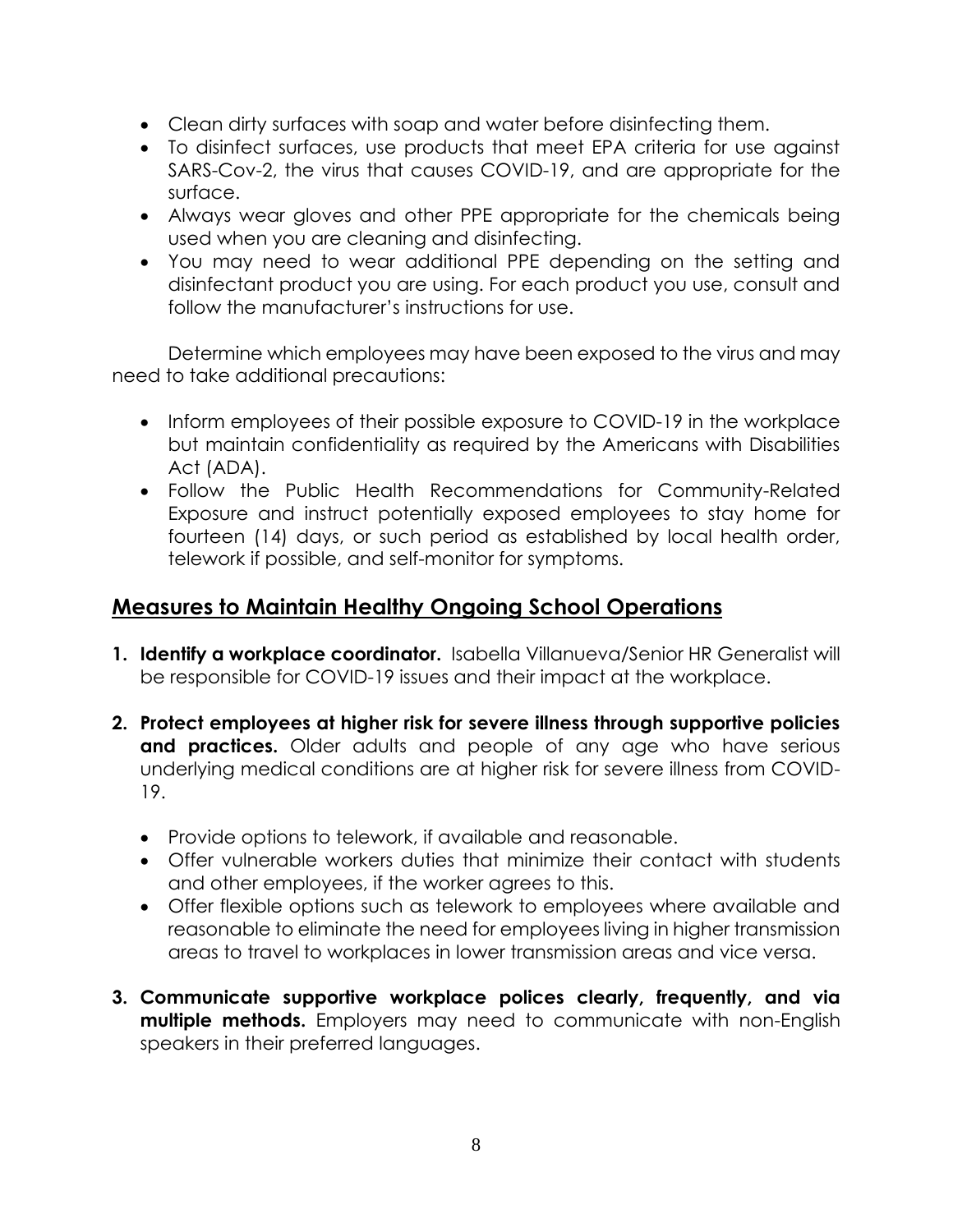- Train workers on how implementing any new policies to reduce the spread of COVID-19 may affect existing health and safety practices.
- Communicate to any contractors or on-site visitors about changes that have been made to help control the spread of COVID-19. Ensure that they have the information and capability to comply with those policies.
- Create and test communication systems that employees can use to selfreport if they are sick and that you can use to notify employees of exposures and closures.
- **4. Establish policies and practices for social distancing.** Where possible and reasonable, alter your workspace to help workers and students maintain social distancing and physically separate employees from each other and from students, such as:
	- Implement flexible worksites, where available (e.g., telework).
	- Implement flexible work hours (e.g., rotate or stagger shifts to limit the number of employees in the workplace at the same time).
	- Increase physical space between employees at the worksite by modifying the workspace.
	- Increase physical space between employees and students (e.g., physical barriers such as partitions).
	- Use signs, tape marks, or other visual cues such as decals or colored tape on the floor, placed 6 feet apart, to indicate where to stand when physical barriers are not possible.
	- Implement flexible meeting and travel options (e.g., postpone nonessential meetings or events in accordance with state and local regulations and guidance).
	- Close or limit access to common areas where employees are likely to congregate and interact.
	- Prohibit handshaking/hugging/kissing
	- Deliver services remotely (e.g., phone, video, or web where available).
	- Adjust school practices to reduce close contact with and among students — for example, by using larger formal spaces (e.g., auditoriums) or outdoor areas for instruction.

#### **5. Give employees and students what they need to clean their hands and cover their coughs and sneezes:**

- Provide tissues and no-touch trash cans.
- Provide soap and water in the workplace. If soap and water are not readily available, use alcohol-based hand sanitizer that is at least 60% alcohol. Ensure that adequate supplies are maintained.
- Ideally, place touchless hand sanitizer stations in multiple locations to encourage hand hygiene.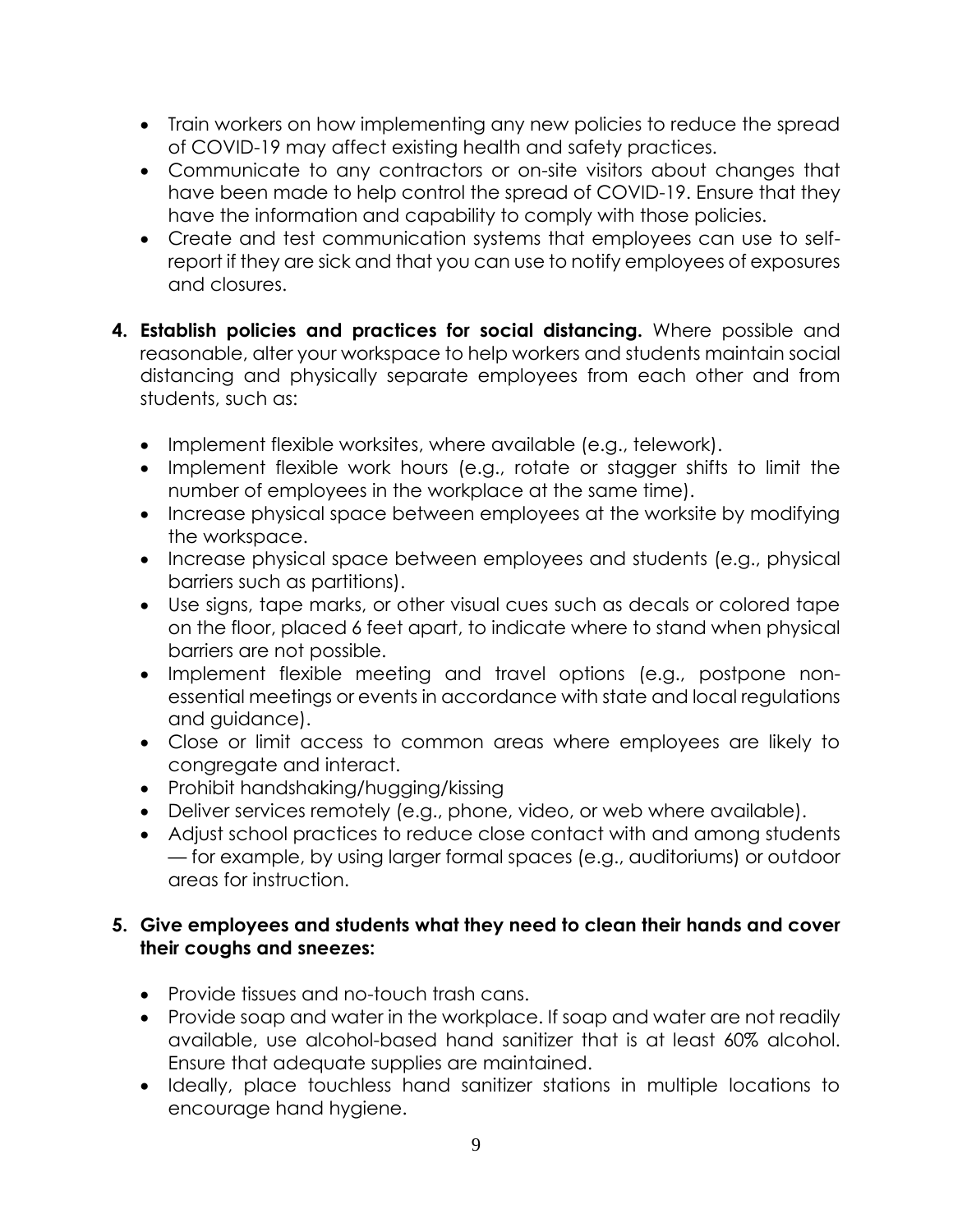- Place posters that encourage hand hygiene to help stop the spread at the entrance to your workplace and in other workplace areas where they are likely to be seen. This should include signs for non-English speakers, as needed.
- Direct employees to visit CDC's coughing and sneezing etiquette and clean hands webpage for more information.

## **6. Perform routine cleaning:**

- Incorporate the Guidance for Cleaning and Disinfecting to develop, implement, and maintain a plan to perform regular cleanings to reduce the risk of exposure to COVID-19.
- Routinely clean and disinfect all frequently touched surfaces in the workplace, such as workstations, keyboards, telephones, handrails, and doorknobs.
	- o If surfaces are dirty, clean them using a detergent or soap and water before you disinfect them in accordance with Healthy Schools Act protocols.
	- o For disinfection, most common, EPA-registered, household disinfectants should be effective. A list of products that are EPAapproved for use against the virus that causes COVID-19 is available on the EPA website. Follow the manufacturer's instructions for all cleaning and disinfection products (e.g., concentration, application method, and contact time).
- Discourage workers from using each other's phones, desks, offices, or other work tools and equipment, when possible.
- Provide disposable disinfecting wipes so that employees can wipe down commonly used surfaces (e.g., doorknobs, keyboards, remote controls, desks, other work tools and equipment) before each use.
- Store and use disinfectants in a responsible and appropriate manner according to the label.
- Do not mix bleach or other cleaning and disinfection products together. This can cause fumes that could be very dangerous to breathe in.
- Advise employees to always wear gloves appropriate for the chemicals being used when they are cleaning and disinfecting and that they may need additional PPE based on the setting and product.

#### **7. Perform enhanced cleaning and disinfection after persons suspected/confirmed to have COVID-19 have been in the facility:**

• If a sick employee is suspected or confirmed to have COVID-19, follow the CDC cleaning and disinfection recommendations.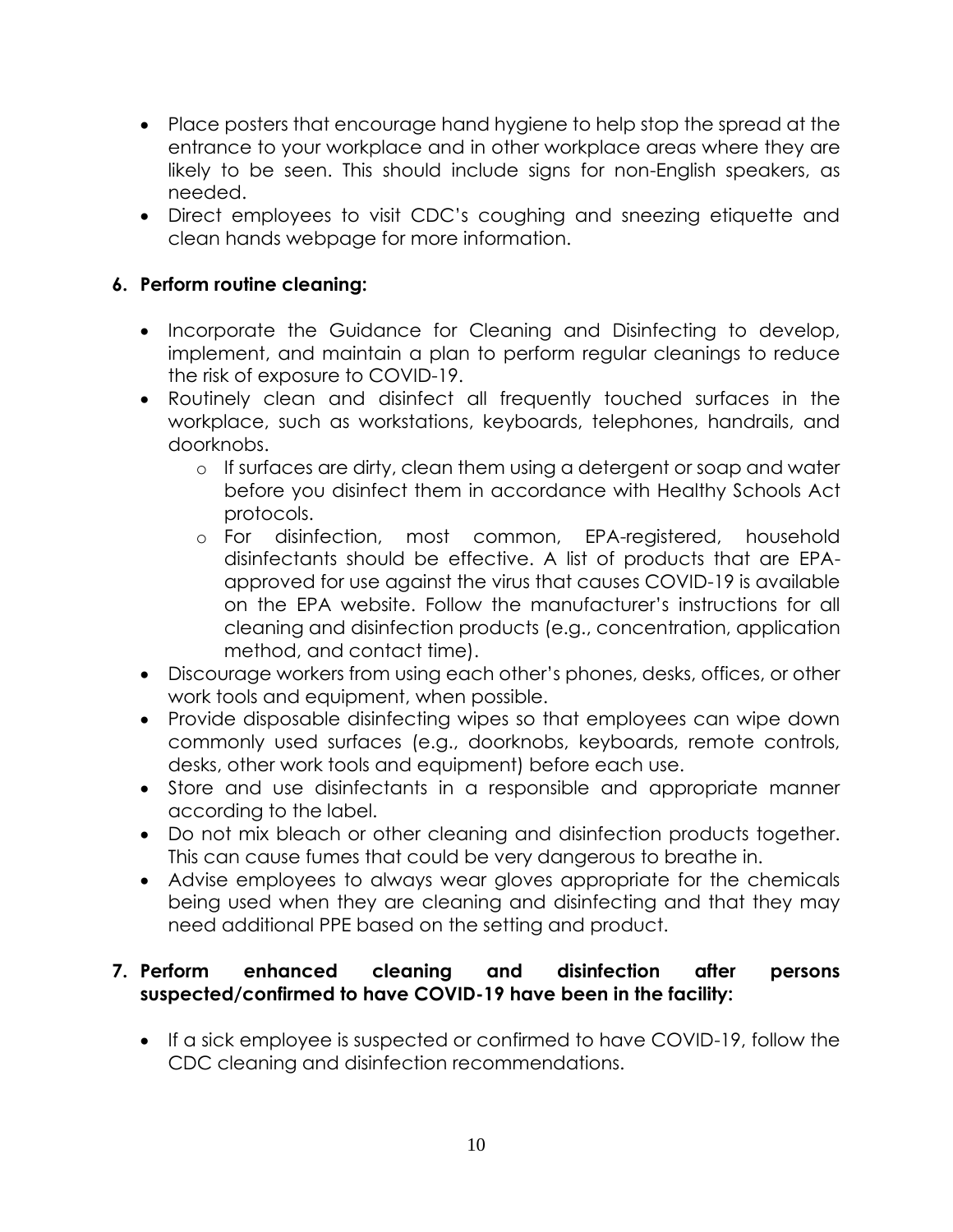#### **8. Minimize risk to employees when planning meetings and gatherings:**

- Use videoconferencing or teleconferencing when possible for work-related meetings and gatherings.
- Cancel, adjust, or postpone large work-related meetings or gatherings that can only occur in-person in accordance with state and local regulations and guidance.
- When videoconferencing or teleconferencing is not possible, hold meetings in open, well-ventilated spaces continuing to maintain a distance of 6 feet apart and wear cloth face coverings.

The Chief Executive Officer is authorized to implement changes or additions to this addendum in order to ensure compliance with new or revised orders or guidance from local, county, state or federal authorities ("Agencies") and/or the facts of a specific circumstance, and to take any and all actions consistent with orders and guidance from the Agencies that is not specifically addressed by this policy. The Chief Executive Officer shall provide the Board with regular updates as to actions taken pursuant to this section.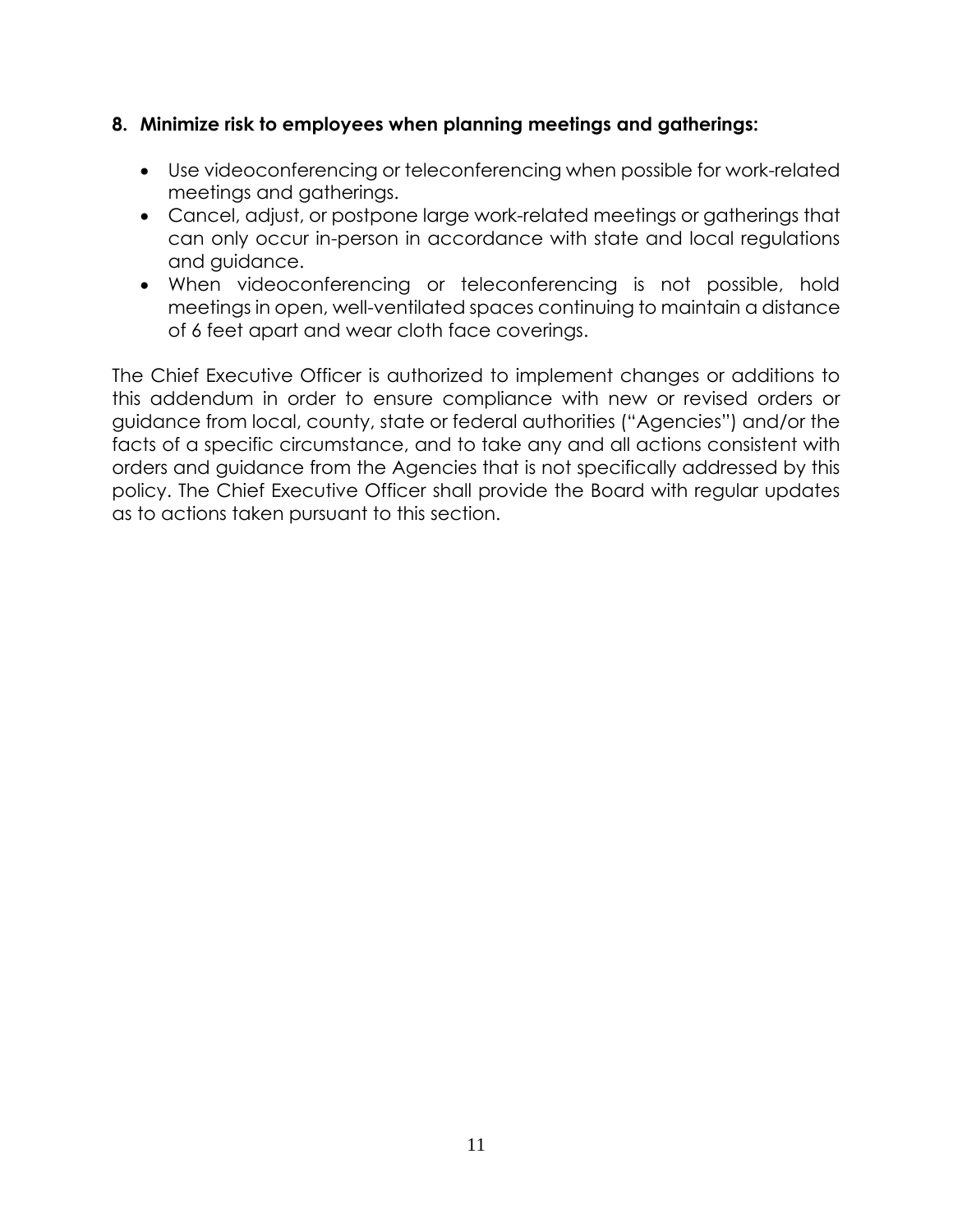# **Appendix A**

# **Controls Table**

The following table presents examples of controls to implement in the workplace. The most effective controls are those that rely on engineering solutions, followed by administrative controls, then PPE. PPE is the least effective control method and the most difficult to implement. Worksites may have to implement multiple complementary controls from these columns to effectively control the hazard.

#### **Engineering** (**Facilities and Equipment)**

- Assess job hazards for feasibility of engineering controls
- Ensure ventilation and water systems operate properly
- Alter office workspaces to maintain social distancing. Examples include:
	- o Configure partitions as a barrier shield
	- o Move electronic payment reader away from cashier in cafeteria
	- o Use verbal announcements, signage, and visual cues to promote social distancing
	- o Remove/rearrange furniture

#### **Administrative**

## **Management and Communications**

- Monitor state and local public health communications about COVID-19
- Require students who are ill to stay home
- Encourage sick workers to report symptoms, stay home, and follow CDC guidance
- Develop strategies to:
	- o communicate with staff
	- o manage staff concerns
- Remind staff of available support services
- Communicate to partners, suppliers, other contractors on policies and practices
- Encourage social distancing and the use of cloth face coverings (if appropriate) in the workplace
- Use technology to promote social distancing (e.g., telework and virtual meetings)
- Cancel group events
- Close/limit use of shared spaces
- Consider policies that encourage flexible sick leave and alternative work schedules.
- Schedule stocking during off-peak hours

## **Cleaning and Disinfection**